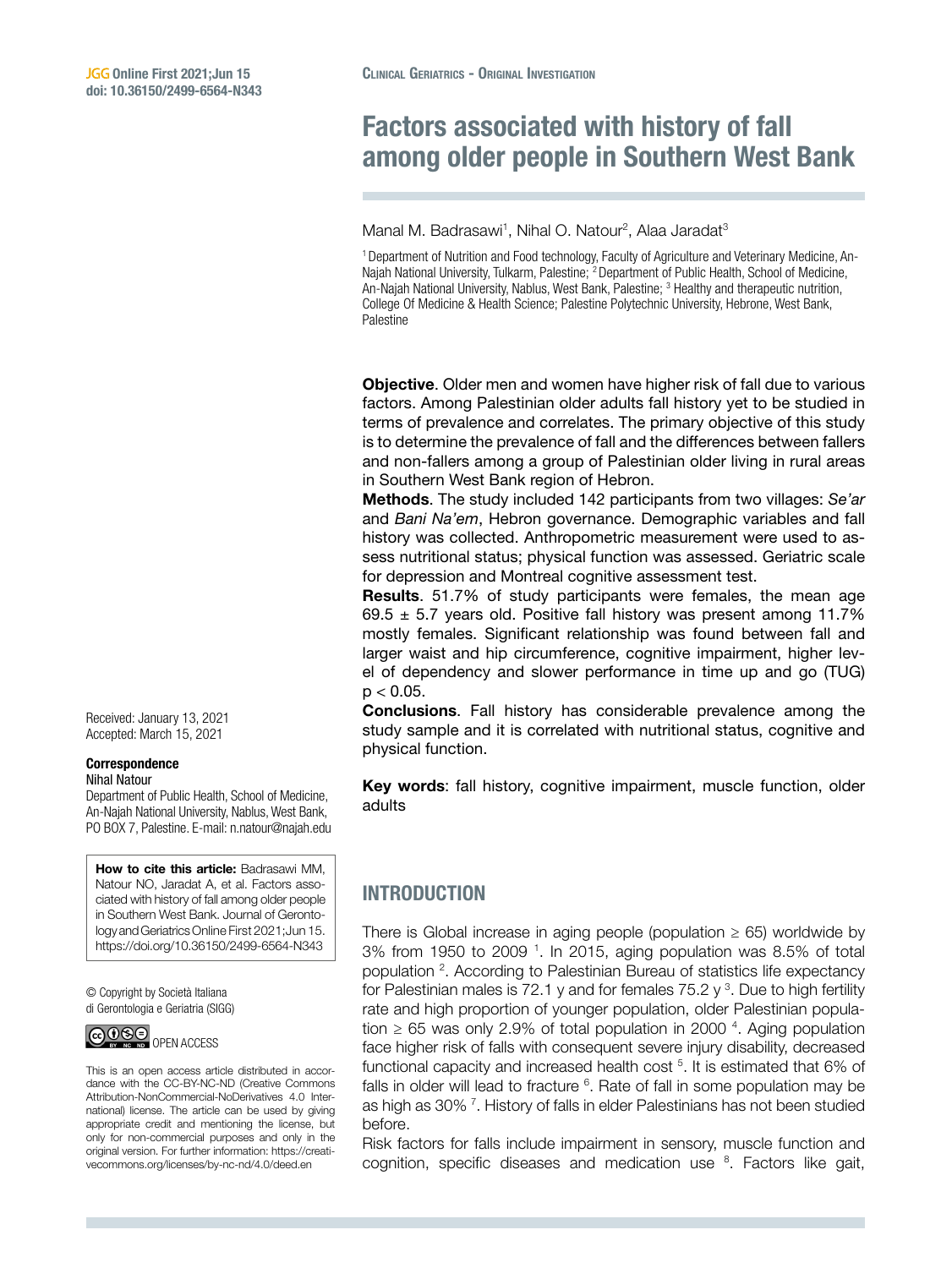balance and muscle strength all have been associated with risk of fall <sup>9</sup>. Moderate to severe cognitive problems are associated with double risk falling <sup>10</sup>. In addition, depressive symptoms increase the risk of fall in older people 11.Combined physical and cognitive decline can lead to higher risk of fall 12.

The double burden of obesity and sarcopenia increase the risk of fall in elder population. Sarcopenia is gradual decrease in muscle strength and function. Declined muscle mass is replaced by fat tissue with consequent increase in obesity 13. Sarcopenic individuals have 60% increases in the odds of falling in meta-analysis of studies on older  $\geq 65$  <sup>14</sup>. On the other hand, obese people expressed more fear of falling and higher risk of falling, in addition, to significant association between waist circumference and fall 15.

Various measures of physical functions have been used to track the wellbeing of older population including basic and instrumental activities of daily living (ADLs and IADLs), physical performance measures gait speed, timed up and go (TUG), chair stand test and other measures, and muscle function tests such as hand grip that were scarcely studied in relation to fall risk  $16,17$ . More studies using physical functions in relation to fall risk are needed. For example, grip strength is used as a biomarker to reflect aging and body function as it related directly to muscle strength for both sick and healthy older people 18. Another example, ADL which is used to assess dependence on other caring party and independent functioning in ones' environment 19.

Mild cognitive impairment (MCI) which is considered a transition stage between normal aging and dementia and is associated with two fold increase in falls risk 20. Some studies associate falls differentially according to cognitive decline severity, but it seems that non-Alzheimer disease dementia is linked more strongly to falls indicating that the type of cognitive impairment defines the relationship to fall risk  $21$ . This relationship has not been studied before among Palestinian population.

This study aims to study the association between nutritional status, body composition with fall risk and the relationship between fall risk with cognitive and physical function among randomly selected older adults in southern area of West Bank.

## **METHODS**

#### STUDY DESIGN

This cross-sectional study was carried out in two villages: Se'ar and Bani Na'em, Hebron governance, in the south of the West Bank, Palestine. It was conducted between February and April 2019. The random sampling procedure was used to recruit 130 participants using Cochran's (1963) equation for prevalence studies. The prevalence of fall history was taken from similar previous study which found fall history prevalence (35.5%) 22. The sample size was increased to 150 participants considering the possible drop out. However, 5 were excluded due to missing data, and finally 145 participants (72 men and 78 women) were included in the final analysis with a 96% response rate.

The inclusion criteria were individuals aged 60 or above, living in the selected areas and agreed to take part in the study. Whereas the exclusion criteria were the presence of acute illness on the days of data collection, current fractures of extremities, having medical conditions that may limit their ability to perform the tests (such as patients with cachexia, sever edema or ascites) and dementia. The researcher verbally informed all the participants about the objectives of the study and gave them written informed consents. Only the participants who signed the consent form included in the study.

#### Collected data and study instruments

The research team used a pretested, structured questionnaire to collect the data from the participants face to face. The collected data included participants' sociodemographic (i.e. gender, marital status, educational level, monthly income, working status, living status, medical history included the self-reported presence of 15 chronic diseases in addition to previous surgery and fall history in the last year, nutritional status assessment, functional status assessment, cognitive function, and mental health.

The nutritional status assessment was done using anthropometric measurements. Anthropometric indices including (weight, height, mid-upper arm circumference (MUAC), waist circumference (WC), hip circumference (HC) and calf circumference (CC) were used to examine the nutritional status of the subjects according to the standard anthropometric procedures described by Lee & Nieman (2007). The height measure was performed using a measuring tape. Body weight was measured using a calibrated electronic sensor scale. Body mass index was calculated as (body in kilogram divided by height squared in meter (kg/m<sup>2</sup>).

Waist and hip circumferences were measured using a flexible, non-extensible measuring tape. Mid upper arm circumference (MUAC) was measured on the right hand and used to identify subjects with muscle wasting due to malnutrition according to the following cut-off points: < 23 cm for men, and < 22 cm for women. Calf circumference was measured using a measuring tape; and muscle wasting was defined using the following cut-off points: < 30.1 cm for men, and < 27.3 cm for women. Being faller was defined as having previous history of falls and non-faller as lack of history of fall.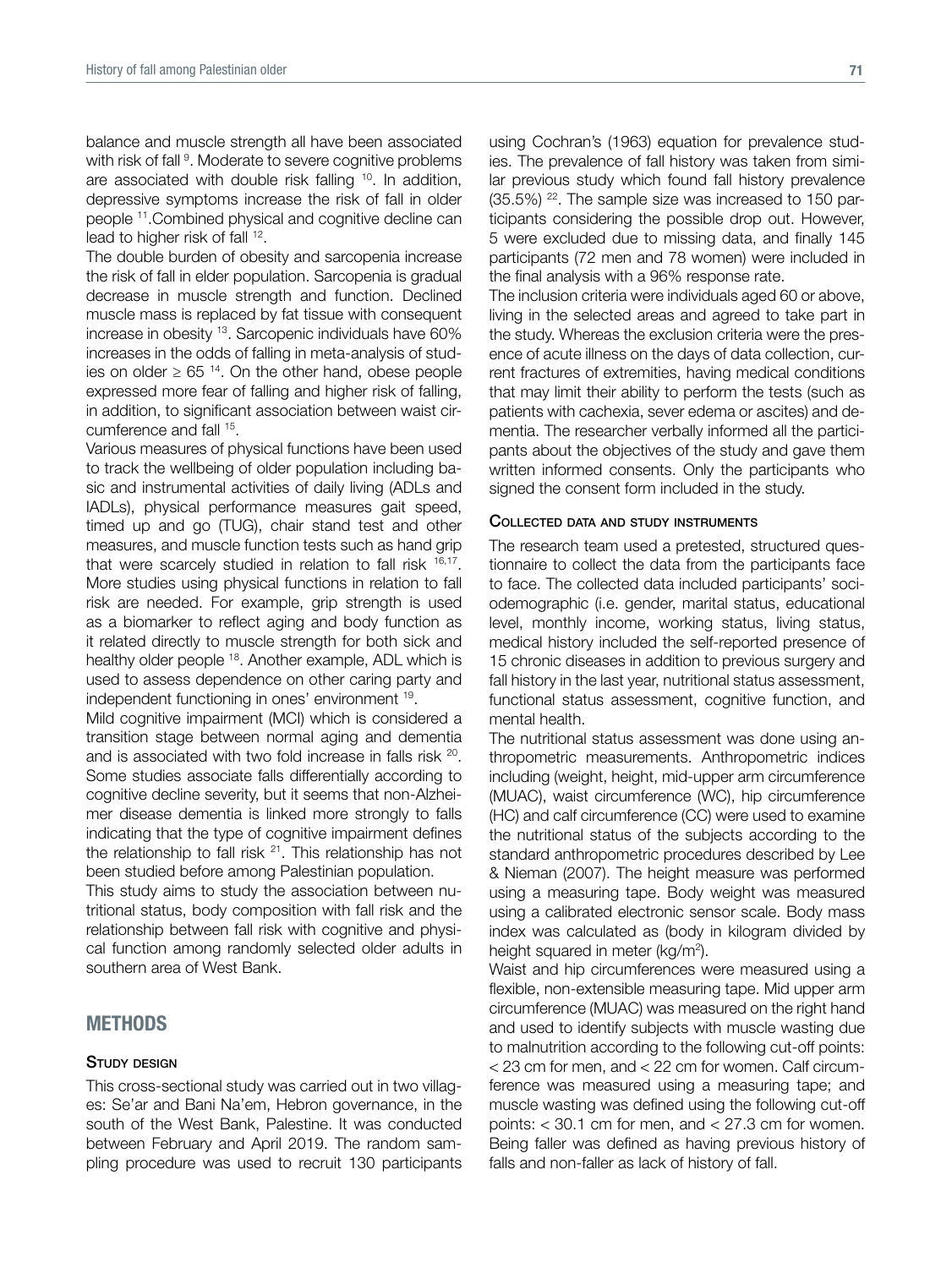Physical function assessment was performed by functional status assessment using ADL and IADL. Physical fitness was done using senior fitness tests. The senior fitness test is one of the tools being used in standard fitness assessment for older adults. It is a comprehensive assessment instrument that provides continuous scale measures. In this study the following tests were chosen for physical fitness assessment of the participants: handgrip for upper body strength, which is a valid predictive measure for age related disorders<sup>23</sup>; 30 seconds chair stand test as a reliable and valid indicator for lower body strength 24; back scratch test for upper body flexibility; set and reach for lower body flexibilit  $y^{25}$ ; 8-ft time up and go as a valid test for balance  $25$ ; 2-minute step test to assess cardiovascular fitness and endurance  $25$ ; and gait speed for pace assessment 25. The activity of daily living was assessed using the Katz index scale; and instrumental activity of daily living was assessed using the Lawton scale.

To assess depressive symptoms, a 15-item Geriatric Scale for Depression (GDS-15) was used. This scale was validated with 84% sensitivity and 95% specificity. The Arabic version of Montreal Cognitive Assessment – Basic (MoCA-B) developed to facilitate the detection of mild cognitive impairment in illiterate and lower educated subjects was used. The MoCA-B assesses similar cognitive domains as the original MoCA including executive functions, language, orientation, calculations, conceptual thinking, memory, visual-perception, attention, and concentration. It is a 30-point score scale where a score below 24 suggests mild cognitive impairment.

#### STATISTICAL ANALYSIS

The Statistical Package for the Social Sciences SPSS TM, version 21 was used to analyze the collected data, 5% alpha level and 80% power were considered in all of the statistical tests. Descriptive analysis including the means and the standard deviations were used to analyze the continuous data. The categorical data were described by percentages. The Independent Samples t-test was used to determine the significant differences in the mean scores of nutritional status, cognitive function and physical function variables between males and females. The prevalence of fall history was presented in percentages. The association between history of fall and independent categorical variables (i.e. gender, marital status, educational level and medical history) was carried out using the Chi-square test. The independent samples t-test was conducted to examine the relationship between faller participants with non-fallers participants in the following variables: anthropometric measurement, cognitive function, depressive symptoms and physical function tests.

### RESULTS

Subjects were selected from two village in Hebron district Sa'er and Bani Na'em. A total of 150 participants were invited to join the study and verbally consent to join the study. One hundred forty five participants were included in the final analysis, 5 participants were excluded due to missing of primary data. The mean age of the participants was  $69.5 \pm 5.7$  years, ranged from 60-90 years old.

Table I shows the subjects' distribution presented in number and percentage, the women composed the majority of the study sample 78%. The majority of the subjects were married 70.3% primary educated 64%, doesn't work 84% and non-smoker 66%, and 96.6% living with family. Around half of the participants 57.7% reported their ability to read, 51.2% to write and 51% able to calculate.

The results of the medical history revealed considerable prevalence of cardiovascular diseases among the participants; hypertension was reported among 46.5% of the participates, followed by diabetes mellitus was reported among 28.7% of the participants as shown in Figure 1.

Table II, showed the nutritional status, physical and cognitive profiles of the participants according to gender, the results revealed women have higher BMI score as compared to men, while the women cognitive function test MOCA score was significantly lower than men. In regard to physical function the women showed lower level of fitness in the following tests; 2 min step test, TUG, hand grip and back scratch test as compared to men, p < 0.05. Generally, 32.3% of the participants had normal weight, 34.7% were overweight, whilst 37.3% were obese. According to Mini nutrition assessment MNA; 2% of the participant were malnourished, 17.3% are at risk of malnutrition, whilst the majority 80% are well-nourished.

The prevalence of history of fall was 11.7% with significant higher prevalence among women 20% as compared to men  $2.9\%$ ,  $p < 0.05$ .

The results of the nutritional status profile based on history of fall are presented in Table III. The means of the BMI and hip circumference were significantly higher in fallers as compared to non-fallers ( $p < 0.05$ ). the MUAC and CC was lower among fallers as compared to nonfaller but these differences were not significant.

As shown in Table IV, among the physical function tests 2 min step test, time up and go and rapid gate had significant relationships ( $p < 0.05$ ) between fallers and non-fallers. Participants with fall history had a lower physical function performance as compared to nonfallers.. In regards to cognitive function, MOCA scores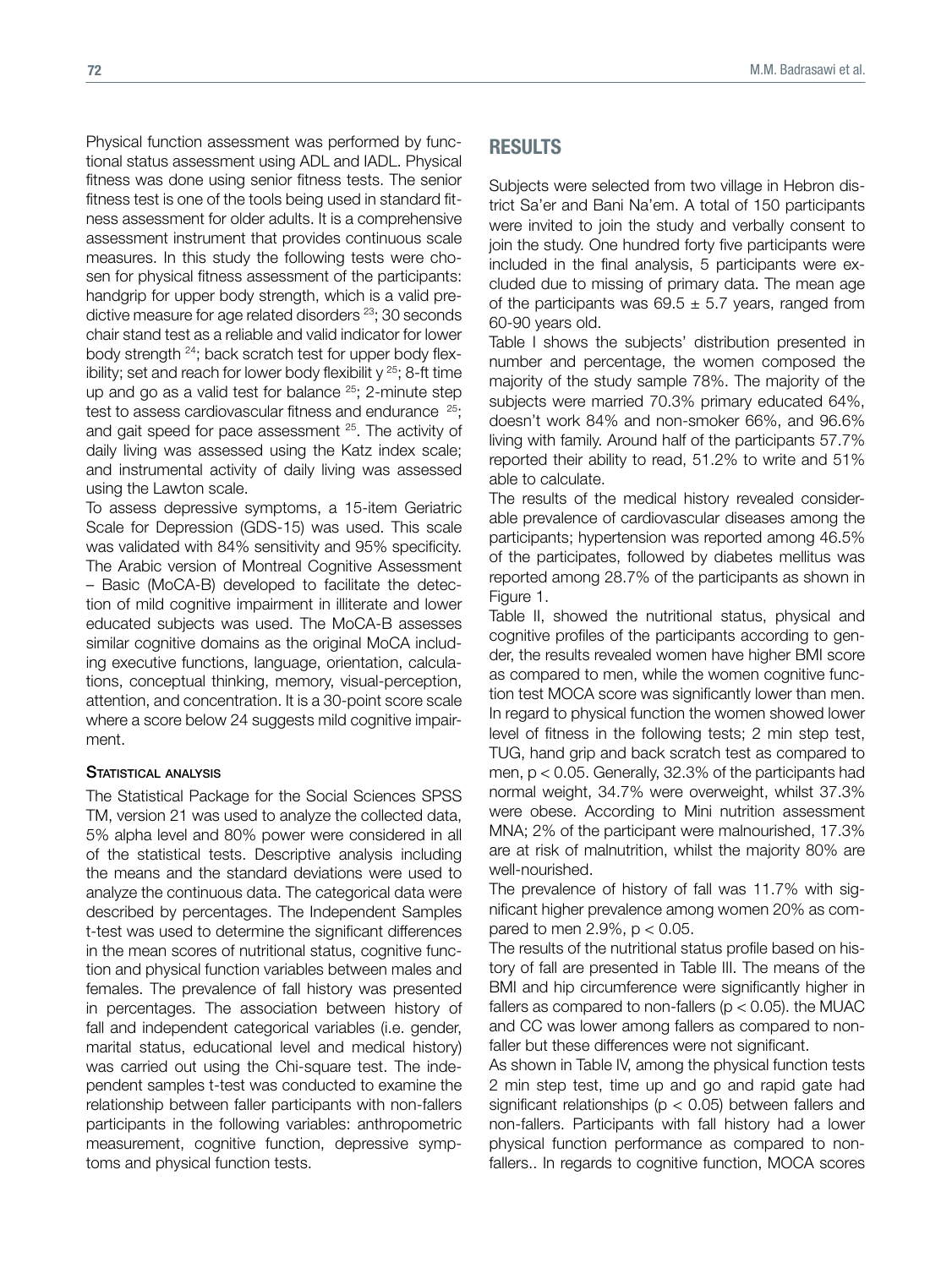Table I. Subjects characteristics presented in numbers and percentages.

| <b>Demographic</b><br>characteristics | <b>Value</b>      | <b>Total</b><br>number(n) |                                    |  |
|---------------------------------------|-------------------|---------------------------|------------------------------------|--|
| Gender                                | Male              | 70                        |                                    |  |
|                                       | Female            | 75                        | 51.7                               |  |
| Age                                   |                   |                           |                                    |  |
|                                       | $<$ 70 years      | 95                        | 65.5<br>34.5                       |  |
|                                       | $> 70$ years      | 50                        |                                    |  |
| <b>Marital status</b>                 |                   |                           |                                    |  |
|                                       | Single            | 22                        | 15.2<br>70.3<br>14.5               |  |
|                                       | Married           | 102                       |                                    |  |
|                                       | Widow             | 21                        |                                    |  |
| <b>Level of education</b>             |                   |                           |                                    |  |
|                                       | Primary           | 65                        | 44.8<br>17.2<br>2.1<br>6.2<br>29.7 |  |
|                                       | Secondary         | 25                        |                                    |  |
|                                       | Diploma           | 3                         |                                    |  |
|                                       | University        | 9                         |                                    |  |
|                                       | <b>Others</b>     | 43                        |                                    |  |
| <b>Living status</b>                  |                   |                           |                                    |  |
|                                       | Live with family  | 140                       | 96.6<br>3.4                        |  |
|                                       | Live alone        | 5                         |                                    |  |
| <b>Work status</b>                    |                   |                           |                                    |  |
|                                       | Working full time | 30                        | 20.7<br>19.3<br>55.2<br>4.8        |  |
|                                       | Working part time | 28                        |                                    |  |
|                                       | Not working       | 80                        |                                    |  |
|                                       | Retired           | 7                         |                                    |  |
| <b>Income</b>                         |                   |                           |                                    |  |
|                                       | 500-1500          | 55                        | 35.9<br>51.6<br>10.5               |  |
|                                       | 1501-3000         | 79                        |                                    |  |
|                                       | 3001-5000         | 16                        |                                    |  |

were significantly higher in normal participants as compared to participants with fall history, but the difference didn't reached a significant level after the analysis done for males and females separately.

## **DISCUSSION**

This study is a sample of Palestinian older from rural Hebron region who were mostly less than 70 y and had low educational level. Fall history prevalence was 11.7% in total population and is more common in females than males. This rate is lower than what was found in different population where fall history prevalence was higher than 35% in developed countries such as UK and US 26. In a study among Egyptian elder in Suez, 205 out of 340 reported falling at least once which is higher percent than this reported in our study  $27$ . The lower rate of fall in our study could be related to the fact that 65.5% of our study participants are less than 70 y, many of them are independent and still working, in addition to family social support they receive as most still live with their families.

Our results were similar to other reports with regards to preference prevalence of fall history in women relative to men <sup>28</sup>. Our results show that women in fact have lower cognitive performance as assessed by MoAC. In addition, physical performance tests such as 2 minute step test, TUG, hand grip, and back scratch test all were lower in females than males. In study among Brazilian participants, fall fear was more common among females and was associated with multiple use of medications, hearing impairment, poor gait speed and depression<sup>29</sup>. In more than one study, being female was associated with higher risk of falling or fear of fall which is serious health condition that prevent normal life activities 30. Definitely having higher risk of falling among women along with the effect of menopause on bone mineral density could lead to higher rate of fracture and injury related mortality. Higher rate of fall among women could be related to the fact women live longer than men 31.

In this study, most of older participants were still living with their families, a form of social protection which could have beneficial effect with regards to fall risk. In a study among Japanese older adults, social support significantly improved fall self-efficacy <sup>32</sup>. In another study by Trevisan et al., poor social support or social connection was twice more frequent among the older patients with severe or multiple falls <sup>33</sup>. Social resources that make the person feel loved, cared for, valued and part of network of communication is reduced in older people relative to young one and this affect their level of wellbeing and life quality, in Palestine and as was clear from this study older people tend to live with their extended families. However more studies are needed to understand the dynamic of the forms of social support provided by extended Palestinian families.

Indicators of obesity both central and hip were associated positively with fall history. In women, both hip and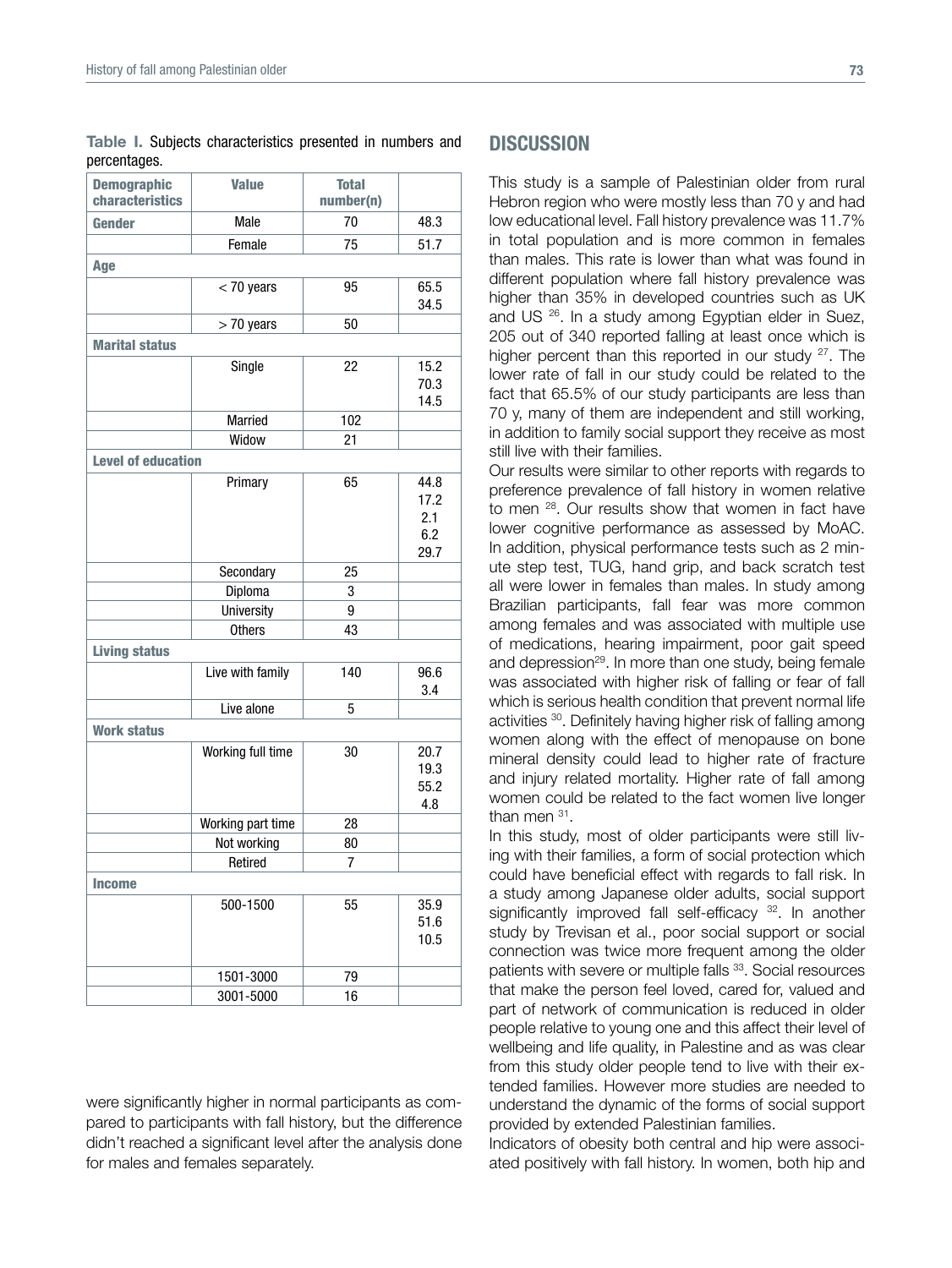|                           |                    | <b>Male</b><br>$(n = 70)$ | <b>Female</b><br>$(n = 75)$ | <b>P-value</b> |  |  |  |
|---------------------------|--------------------|---------------------------|-----------------------------|----------------|--|--|--|
| <b>Nutritional status</b> | BMI                | $27.5 \pm 4.4$            | $30.6 \pm 7.52$             | 0.004          |  |  |  |
|                           | <b>MUAC</b>        | $34.5 \pm 3.4$            | $34.8 \pm 3.4$              | 0.123          |  |  |  |
|                           | W: Hip ratio       | $1.1 \pm 1.03$            | $0.98 \pm 0.1$              | 0.234          |  |  |  |
|                           | Calf circumference | $33.1 \pm 5.3$            | $33.6 \pm 6.7$              |                |  |  |  |
|                           | No of meals/day    | $4.2 \pm 1.04$            | $3.8 \pm 1.24$              |                |  |  |  |
|                           | MNA                |                           |                             |                |  |  |  |
| Cognitive function        | <b>MOCA</b>        | $17.7 \pm 3.5$            | $14.5 \pm 2.6$              | $0.001*$       |  |  |  |
| Depression symptoms       | <b>GDS</b>         | $5 \pm 3.14$              | $5 + 2.57$                  | 0.865          |  |  |  |
| <b>Functional status</b>  | ADL                | $2.1 \pm 2.69$            | $1.8 \pm 2.51$              | 0.521          |  |  |  |
|                           | <b>IADL</b>        | $5.4 + 1.37$              | $5.5 + 2.09$                | 0.774          |  |  |  |
| <b>Physical fitness</b>   | 2 min step test    | $126.4 + 38.7$            | $98.1 + 50.6$               | $0.001*$       |  |  |  |
|                           | <b>TUG</b>         | $15.2 + 5.9$              | $20 + 18.8$                 | $0.044*$       |  |  |  |
|                           | Hand grip          | $24.7 + 10.7$             | $18.6 + 7.02$               | $0.001*$       |  |  |  |
|                           | Back scratch test  | $26.6 + 17.5$             | $33.5 + 19.1$               | $0.034*$       |  |  |  |
|                           | Set and reach      | $3.3 + 3.9$               | $3.7 + 4.9$                 | 0.549          |  |  |  |
|                           | Chair stand test   | $17.5 + 11.6$             | $19.6 + 15.06$              | 0.365          |  |  |  |
|                           | Gate speed         | $7.06 + 5.13$             | $8.76 + 6.9$                | 0.097          |  |  |  |
|                           | Rapid gate         | $7.7 + 3.7$               | $8.5 + 6.1$                 | 0.331          |  |  |  |

Table II. Participants nutritional status, cognitive and physical function profile according to gender.

\*significant p < 0.05 using independent t-test

BMI: body mass index; MUAC: mid upper arm circumference; WC: waist circumference; HC: hip circumference; CC: calf circumference; MOCA: Montreal cognitive assessment; ADL: activity of daily living; IADL: instrumental activity of daily living; GDS: Geriatric depression scale; [2min.st:](http://min.st:) 2 minutes step test; TUG: time up and go; BST: back scratch test; CSR: chair set and reach test; CST: chair stand test; RP: rapid pace



Figure 1. Medical history of the participants.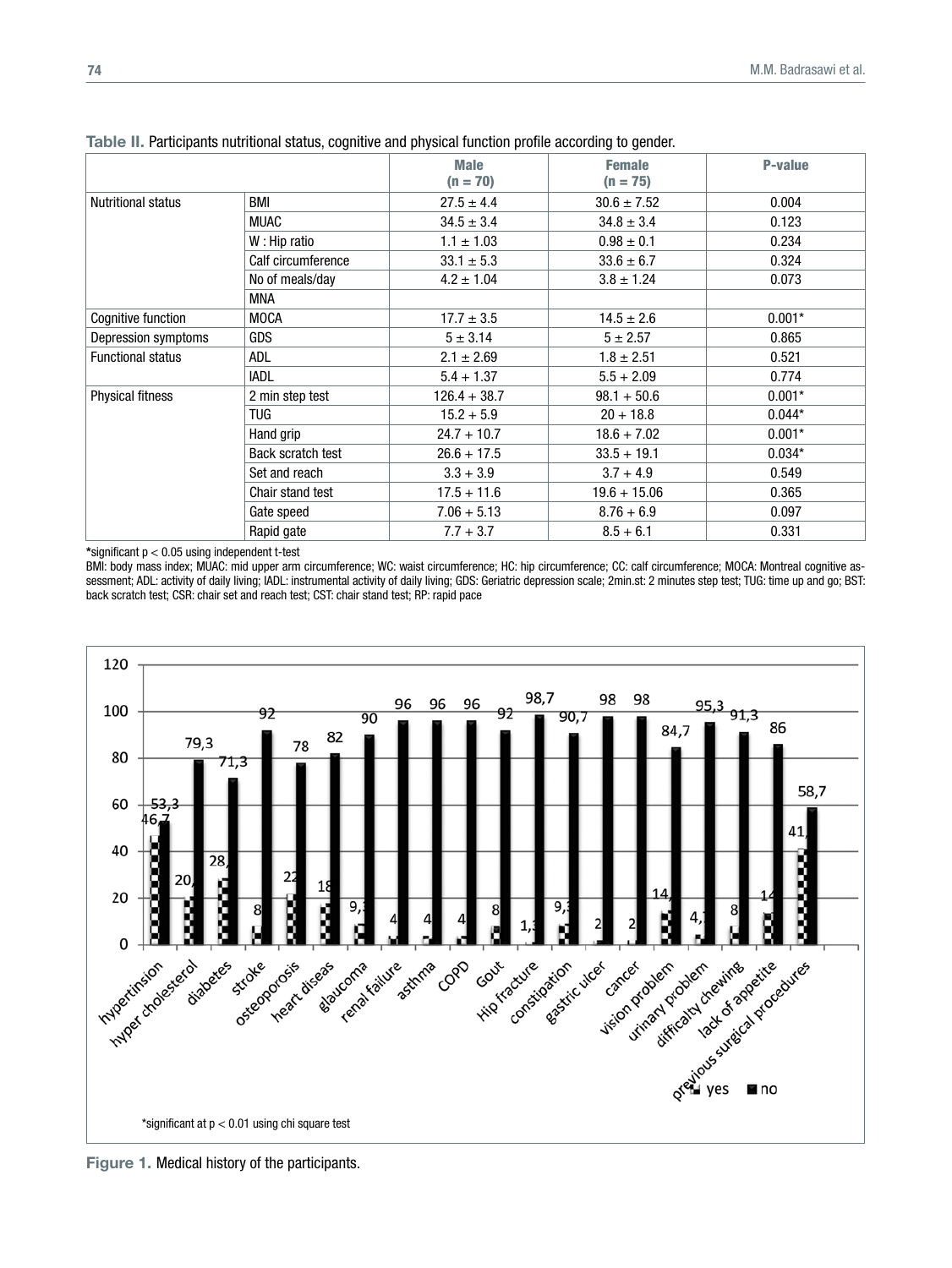|              |                   | <b>Males</b>       |         | <b>Females</b>   |                    |           |  |
|--------------|-------------------|--------------------|---------|------------------|--------------------|-----------|--|
|              | <b>Fallers</b>    | <b>Non fallers</b> | P-value | <b>Fallers</b>   | <b>Non fallers</b> | P-value   |  |
| BMI          | $31.8 \pm 2.43$   | $27.4 \pm 4.39$    | 0.21    | $32.3 \pm 0.07$  | $30.2 \pm 7.6$     | 0.30      |  |
| <b>MUAC</b>  | $32 + 2.82$       | $34.16 \pm 3.2$    | 0.47    | $34.4 \pm 5.56$  | $35.6 \pm 3.64$    | 0.60      |  |
| <b>WC</b>    | $131.5 \pm 117.5$ | $117.8 \pm 149$    | 0.46    | $120.6 \pm 11.3$ | $109.6 \pm 16.34$  | $0.004**$ |  |
| HC           | $119.5 \pm 0.70$  | $114.9 \pm 16.5$   | $0.03*$ | $124.2 + 9$      | $110.2 \pm 20.5$   | $0.000**$ |  |
| cc           | $33.5 \pm 3.53$   | $34 \pm 5.42$      | 0.65    | $33.7 \pm 4.74$  | $35.06 \pm 7.07$   | 0.09      |  |
| $W: H$ ratio | $1.10 \pm 0.9$    | $0.98 \pm 1.04$    | 0.34    | $0.99 \pm 0.08$  | $0.98 \pm 0.11$    | 0.63      |  |

Table III. Anthropometric measurements according to fall history and gender (mean  $\pm$  SD).

 $*p < 0.05$  using Mann-Whitney test;  $*p < 0.01$  using Mann-Whitney test

BMI: body mass index; MUAC: mid upper arm circumference; WC: waist circumference; HC: hip circumference; CC: calf circumference

Table IV. Physical and cognitive function characteristics according to fall history and gender.

|             | <b>Total</b>      |                    |           | <b>Men</b>       |                    |          | <b>Women</b>     |                    |           |
|-------------|-------------------|--------------------|-----------|------------------|--------------------|----------|------------------|--------------------|-----------|
|             | <b>Fallers</b>    | <b>Non fallers</b> | P-value   | <b>Fallers</b>   | <b>Non fallers</b> | P-value  | <b>Fallers</b>   | <b>Non fallers</b> | P-value   |
| <b>MOCA</b> | $15.5 \pm 4.51$   | $18.4 \pm 4.99$    | $0.02*$   | $12.5 \pm 3.5$   | $19.5 \pm 5.31$    | 0.06     | $15.9 \pm 4.6$   | $17.2 \pm 4.32$    | 0.33      |
| ADL         | $0.35 \pm 0.9$    | $2.23 \pm 2.66$    | $0.000**$ | $1 \pm 1.41$     | $2.19 \pm 2.7$     | 0.43     | $0.26 \pm 0.79$  | $2.3 \pm 2.64$     | $0.00**$  |
| <b>IADL</b> | $5.05 \pm 2.53$   | $5.52 \pm 1.62$    | 0.47      | $1.5 \pm 2.12$   | $5.54 \pm 1.16$    | $0.00**$ | $5.53 \pm 2.23$  | $5.5 \pm 2.02$     | 0.95      |
| <b>GDS</b>  | $4.5 \pm 2.4$     | $4.80 \pm 3.08$    | 0.60      | $3 \pm 4.24$     | $4.69 \pm 3.29$    | 0.7      | $4.7 \pm 2.2$    | $4.93 \pm 2.83$    | 0.69      |
| 2 min.st    | $56.2 \pm 58.8$   | $119.1 \pm 41.3$   | $0.000**$ | $129.1 \pm 35.7$ | $129.1 \pm 35.7$   | $0.00**$ | $59.1 \pm 56.6$  | $107.9 \pm 44.5$   | $0.006**$ |
| <b>TUG</b>  | $27.6 \pm 21.4$   | $16.4 \pm 12.6$    | $0.05*$   | $27.5 \pm 17.6$  | $14.9 \pm 5.16$    | 0.5      | $27.6 \pm 22.4$  | $18.15 \pm 17.6$   | 0.14      |
| <b>BST</b>  | $35.8 \pm 17.0$   | $29.3 \pm 17.7$    | 0.15      | $43.5 \pm 19.1$  | $26.4 \pm 16.9$    | 0.42     | $34.8 \pm 17.2$  | $32.7 \pm 18.2$    | 0.67      |
| <b>CSR</b>  | $4.41 \pm 7.4$    | $3.43 \pm 3.6$     | 0.60      | $4 \pm 5.7$      | $3.3 \pm 3.9$      | 0.89     | $4.5 \pm 7.8$    | $3.6 \pm 3.9$      | 0.68      |
| <b>CST</b>  | $18.05 \pm 23.15$ | $18.7 \pm 11.8$    | 0.91      | $8 \pm 2.8$      | $17.8 \pm 11.7$    | $0.05*$  | $19.4 \pm 24.4$  | $19.7 \pm 11.96$   | 0.97      |
| <b>RP</b>   | $11.5 \pm 10.3$   | $7.8 \pm 3.80$     | $0.004**$ | $8.5 \pm 0.70$   | $7.8 \pm 3.8$      | 0.35     | $11.9 \pm 10.59$ | $7.8 \pm 3.9$      | $0.01*$   |

(mean  $\pm$  SD) \*p < 0.05 using Mann-Whitney test; \*\*p < 0.01 using Mann-Whitney test

MOCA: Montreal cognitive assessment; ADL: activity of daily living; IADL: instrumental activity of daily living; GDS: Geriatric depression scale; [2min.st:](http://min.st:) 2 minutes step test; TUG: time up and go; BST: back scratch test; CSR: chair set and reach test; CST: chair stand test; RP: rapid gate

waist circumference were higher in fallers than nonfallers, whereas in men hip circumference was higher in fallers relative to non-fallers. The association between obesity and fall could be related to lower functional capacity as related to impaired balance and postural sway <sup>34</sup>. Also obesity is associated with high prevalence of depression and lower quality of life <sup>35</sup>. Programs that lead to weight loss were shown to improve postural balance may lead to decrease in risk of falls. One study reported almost two fold increase in the risk of fall among obese individuals. In this study higher risk of fall in obese people was associated with lower balance, lower quality of life, social function, body pain, and sedentary life and central distribution of fat 36. In addition, it is more likely that obese people will suffer from higher rates of chronic diseases and hence will be taking many medications which could lead to increase in fall risk.

People with cognitive impairment have high rate of fall (60-80%) which is twice the rate of fall in regular older <sup>37</sup>. Fall among cognitively impaired people lead to dependence on others, need for care facilities and higher rate of mortality. In addition the cost associated with fall among this group is very high <sup>38</sup>. Mild cognitive impairment is transitional to between aging and dementia. MCI increases to 29% among older more than 85  $\gamma$ <sup>38</sup>. Unfortunately intervention studies indicate that older with cognitive problems are less responsive to intervention that aim to prevent falls that may include addressing polypharmacy issues, improve balance and strength and hearing and visual correction 39. We used Montreal cognitive impairment (MOCA) test which is used to detect mild cognitive impairment, the suggested normal value for MOCA is 26-30 as taken from 90 healthy adult with mean age 72.8 y with higher education than our study group <sup>40</sup>. The value of MOCA in this study is lower than normal value, and fall risk seems to have lower MOCA. However normative value for MOCA does not exist for Palestinian population.

In this study there was high prevalence of cardiovascular disease among study participants. Even subclinical level of cardiac damage was associated with twofold increase in fall risk American participants 41. In another group of patients with cardiovascular disease, increase in fall risk was linked to higher mortality and readmission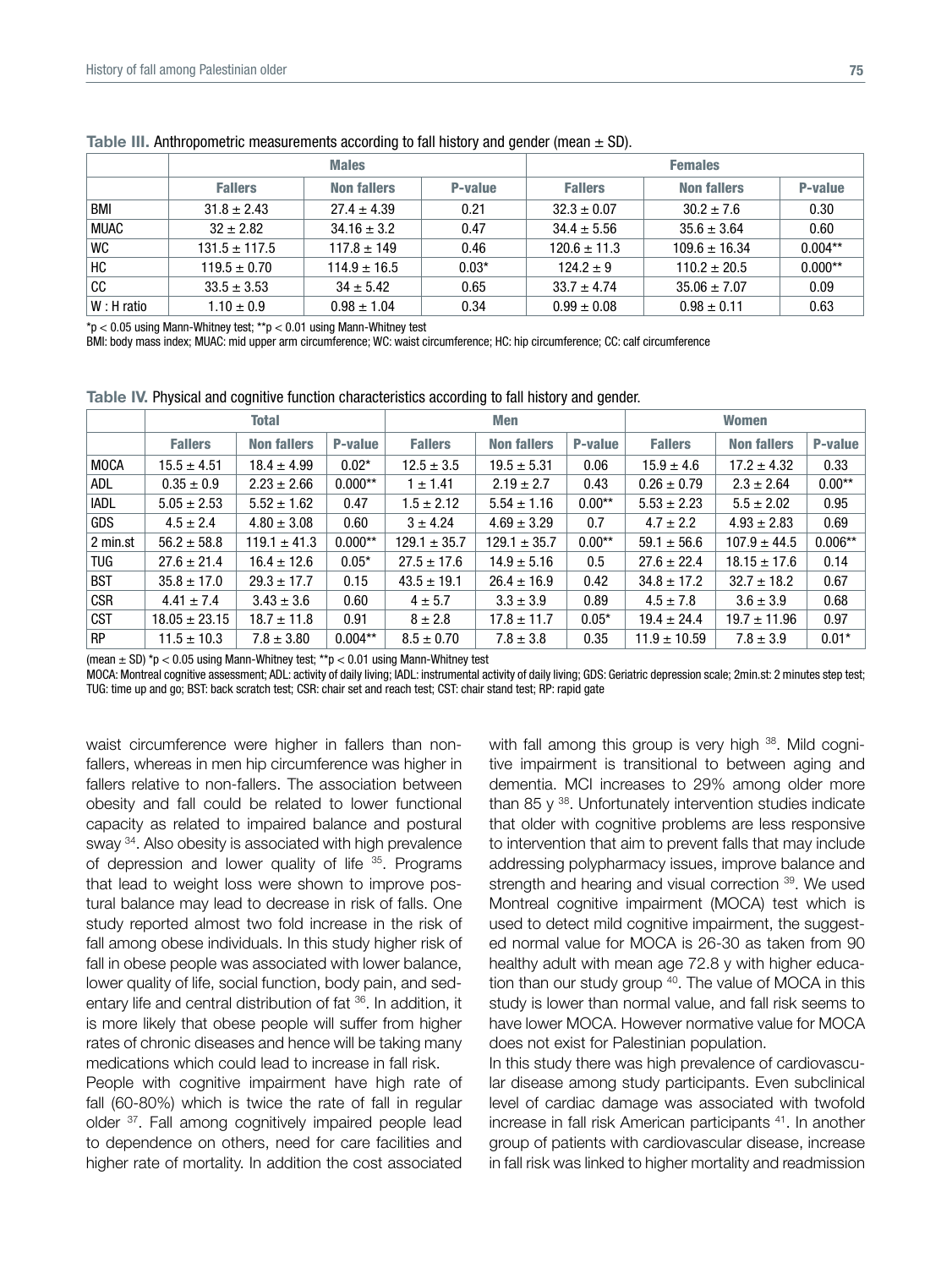to hospital risk 42. Balanced training among a group of patients with cardiovascular disease improved TUG  $(p < 0.01)$ ; TUG and ADL in the faller participants were lower in non-fallers relative to faller in all study sample. We did not find other functional tests to be linked to fall risk among this group may be related to the fact that most of participants were less than 70 y and many of them still working.

Depression was not related to risk of fall in this study group. Mostly this study participants lived with their families. In a study done among a group of Americans over 51, that depression was linked to falls with increasing frailty and admission to nursing home 43.

## **CONCLUSIONS**

This study was the first study among Palestinians older living in Hebron on the risk of falls. We included a r sample of older living in rural part of the region which is not studied often, and was assessed many aspects related to risk of fall using validated questionnaires. In this study, we reported very low risk of fall among Palestinian older with high prevalence of cardiovascular diseases. Fall history was more common among females and was related to low cognitive impairment, obesity and reduced functional capacity as assessed by two minute step test, TUG and ADL. On the other hand, depression was not associated with fall risk in this study. However, this study is not without limitation including its cross sectional design which is not able to determine the cause and effect relationship between the risk of fall and other variables. The study sample included only two rural areas and didn't include the other living areas; cities and camps which are the common living areas in Palestine.

Ethics approval and consent of participants

The study was approved by Palestine Polytechnic University ethical committee in Hebron.

#### Acknowledgment

We would like to acknowledge the students who helped the researchers in the data collection. We would like to express our gratitude to the Palestinian older adults who agreed to participate in this study. Thanks are also to all co-researchers and fieldworkers involved in this study.

Funding None.

Conflict of interest The authors disclosed no conflict of interest. Author contributions

All the authors contributed in the development of this manuscript.

#### References

- <sup>1</sup> Kinsella K, He W. An aging world: 2008. Washington, DC: US Government Printing Office; 2009. US Census Bureau. International Population Reports, PS95/09. 2009;1.
- <sup>2</sup> He W, Goodking D, Kowal P. An aging world: 2015. Unites States Census Bureau 2016, pp. 165.
- <sup>3</sup> Statistics PBo. Summary of demographic indicators in the Palestine by Region ([http://www.pcbs.gov.ps/Portals/\\_](http://www.pcbs.gov.ps/Portals/_Rainbow/Documents/DEMO-2016-EEE.htm) [Rainbow/Documents/DEMO-2016-EEE.htm](http://www.pcbs.gov.ps/Portals/_Rainbow/Documents/DEMO-2016-EEE.htm), Accessed 20/09/2019, 2016).
- <sup>4</sup> RA Seir, A Kharroubi. Implementation of palliative care in Palestine: cultural and religious perspectives. AQU Researchers Publications. 2017.
- <sup>5</sup> Khanuja K, Joki J, Bachmann G, et al. Gait and balance in the aging population: fall prevention using innovation and technology. Maturitas 2018;110:51-56. [https://doi.](https://doi.org/10.1016/j.maturitas.2018.01.021) [org/10.1016/j.maturitas.2018.01.021](https://doi.org/10.1016/j.maturitas.2018.01.021)
- <sup>6</sup> Das CP, Joseph S. Falls in elderly. J Indian Med Assoc 2005;103:136-140.
- <sup>7</sup> Tinetti ME, Williams CS. The effect of falls and fall injuries on functioning in community-dwelling older persons. J Gerontol A Biol Sci Med Sci 1998;53:M112-M119. [https://](https://doi.org/10.1093/gerona/53A.2.M112) [doi.org/10.1093/gerona/53A.2.M112](https://doi.org/10.1093/gerona/53A.2.M112)
- Ek S, Rizzuto D, Fratiglioni L, et al. Risk factors for injurious falls in older adults: the role of sex and length of follow-up. J Am Geriatr Soc 2019;67:246-253. [https://doi.](https://doi.org/10.1111/jgs.15657) [org/10.1111/jgs.15657](https://doi.org/10.1111/jgs.15657)
- <sup>9</sup> Tinetti ME, Kumar C. The patient who falls: "It's always a trade-off". JAMA 2010;303:258-266. [https://doi.](https://doi.org/10.1001/jama.2009.2024) [org/10.1001/jama.2009.2024](https://doi.org/10.1001/jama.2009.2024)
- <sup>10</sup> Tinetti ME, Speechley M, Ginter SF, et al. Risk factors for falls among elderly persons living in the community. N Engl J Med 1988;319:1701-1708. [https://doi.org/10.1056/](https://doi.org/10.1056/NEJM198812293192604) [NEJM198812293192604](https://doi.org/10.1056/NEJM198812293192604)
- <sup>11</sup> T. Kvelde, SR Lord, Close JCT, et al. Depressive symptoms increase fall risk in older people, independent of antidepressant use, and reduced executive and physical functioning. Arch Gerontol Geriatr 2015;60:190-195. [https://](https://doi.org/10.1016/j.archger.2014.09.003) [doi.org/10.1016/j.archger.2014.09.003](https://doi.org/10.1016/j.archger.2014.09.003)
- <sup>12</sup> Welmer AK, Rizzuto D, Laukka EJ, et al. Cognitive and physical function in relation to the risk of injurious falls in older adults: a population-based study. J Gerontol A Biol Sci Med Sci 2017;72:669-675.
- <sup>13</sup> Follis S, Cook A, Bea JW, et al. Association between sarcopenic obesity and falls in a multiethnic cohort of postmenopausal women. J AM Geriatr Soc 2018;66:2314- 2320.<https://doi.org/10.1111/jgs.15613>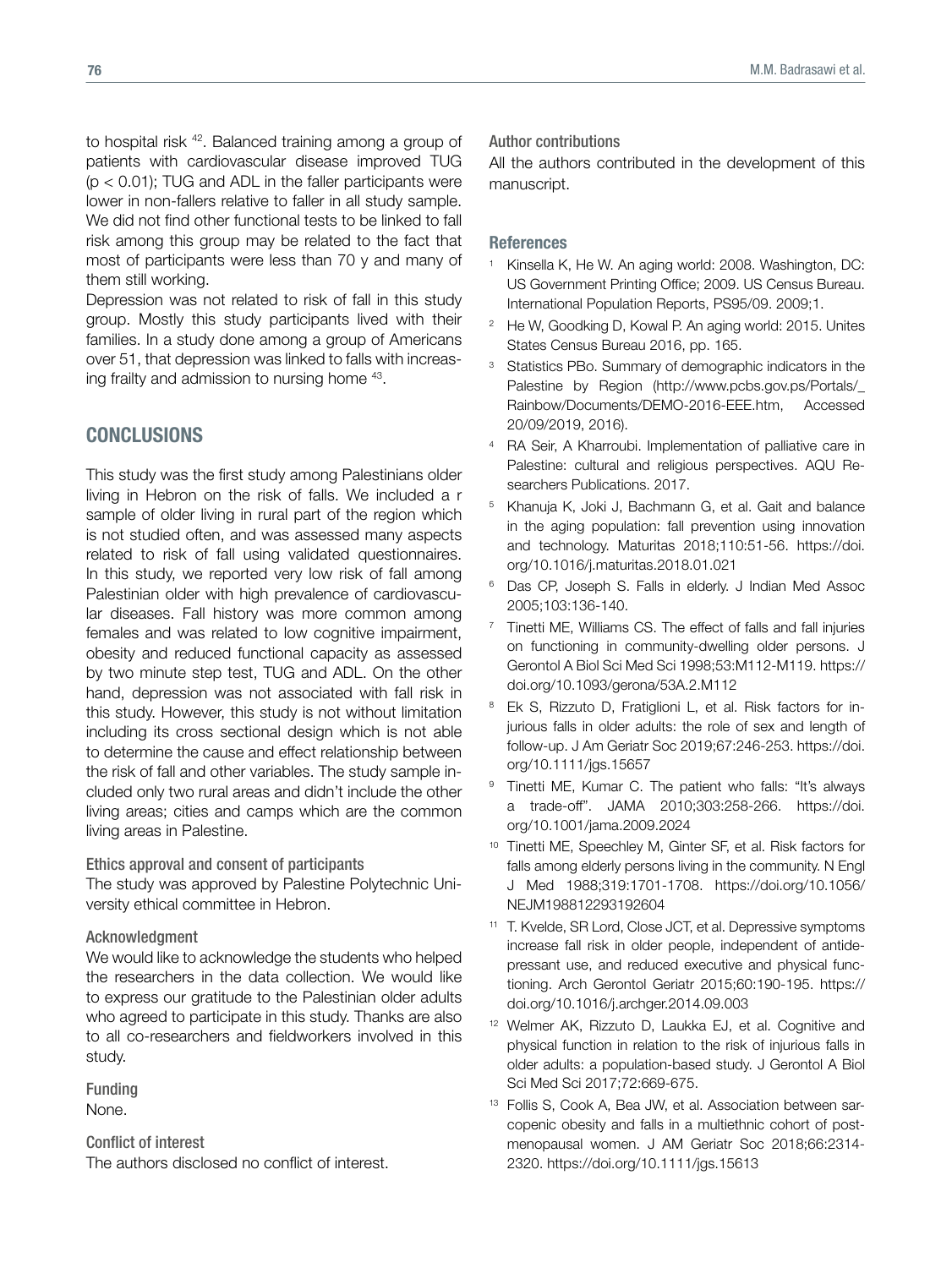- <sup>14</sup> SSY Yeung, EM Reijnierse, VK Pham, et al. Sarcopenia and its association with falls and fractures in older adults: a systematic review and meta-analysis. J Cachexia Sarcopenia Muscle 2019;10:485-500. [https://doi.org/10.1002/](https://doi.org/10.1002/jcsm.12411) [jcsm.12411](https://doi.org/10.1002/jcsm.12411)
- <sup>15</sup> Neri SGR, Gadelha AB, de David AC, et al. The association between body adiposity measures, postural balance, fear of falling, and fall risk in older community-dwelling women. J Geriatr Phys Ther 2019;42:E94-E100. [https://](https://doi.org/10.1519/JPT.0000000000000165) [doi.org/10.1519/JPT.0000000000000165](https://doi.org/10.1519/JPT.0000000000000165)
- <sup>16</sup> Mangani I, Cesari M, Russo A, et al. Physical function, physical activity and recent falls. Results from the "Invecchiamento e Longevità nel Sirente (ilSIRENTE)" Study. Aging Clin Exp Res 2008;20:234-241. [https://doi.](https://doi.org/10.1007/BF03324778) [org/10.1007/BF03324778](https://doi.org/10.1007/BF03324778)
- <sup>17</sup> Fischer B, Hoyt W, Maucieri L, et al. Performance based assessment of falls risk in older veterans with executive dysfunction. J Rehabil Res Dev 2014;51:263. [https://doi.](https://doi.org/10.1682/JRRD.2013.03.0075) [org/10.1682/JRRD.2013.03.0075](https://doi.org/10.1682/JRRD.2013.03.0075)
- <sup>18</sup> Bohannon RW. Grip strength: an indispensable biomarker for older adults. Clinical Interv Aging 2019;14:1681. [htt](https://doi.org/10.2147/CIA.S194543)[ps://doi.org/10.2147/CIA.S194543](https://doi.org/10.2147/CIA.S194543)
- <sup>19</sup> Wiśniowska-Szurlej A, Wilmowska-Pietruszyńska A. An assessment of factors related to disability in ADL and IADL in elderly inhabitants of rural areas of south-eastern Poland. Ann Agricult Environ Med 2018;25:504-511. [https://](https://doi.org/10.26444/aaem/81311) [doi.org/10.26444/aaem/81311](https://doi.org/10.26444/aaem/81311)
- <sup>20</sup> Ritchie K. Mild cognitive impairment: an epidemiological perspective. Dialogues Clin Neurosci 2004;6:401-408. <https://doi.org/10.31887/DCNS.2004.6.4/kritchie>
- <sup>21</sup> Allali G, Launay CP, Blumen HM, et al. Falls, cognitive impairment, and gait performance: results from the GOOD initiative. J Am Med Dir Assoc 2017;18:335-340. [https://](https://doi.org/10.1016/j.jamda.2016.10.008) [doi.org/10.1016/j.jamda.2016.10.008](https://doi.org/10.1016/j.jamda.2016.10.008)
- <sup>22</sup> Orces CH. Prevalence and determinants of falls among older adults in Ecuador: an analysis of the SABE I Survey. Curr Gerontol Geriatr Res 2013;2013. [https://doi.](https://doi.org/10.1155/2013/495468) [org/10.1155/2013/495468](https://doi.org/10.1155/2013/495468)
- <sup>23</sup> Bohannon RW. Hand-grip dynamometry predicts future outcomes in aging adults. J Geriatr Phys Ther 2008;31:3-10. <https://doi.org/10.1519/00139143-200831010-00002>
- <sup>24</sup> Jones CJ, Rikli RE, Beam WC. A 30-s chair-stand test as a measure of lower body strength in community-residing older adults. Res Quart Exerc Sport 1999;70:113-119. <https://doi.org/10.1080/02701367.1999.10608028>
- <sup>25</sup> Merellano-Navarro E, Collado-Mateo D, García-Rubio J, et al. Validity of the International Fitness Scale "IFIS" in older adults. Experim Gerontol 2017;95:77-81. [https://doi.](https://doi.org/10.1016/j.exger.2017.05.001) [org/10.1016/j.exger.2017.05.001](https://doi.org/10.1016/j.exger.2017.05.001)
- <sup>26</sup> Downton JH, Andrews K. Prevalence, characteristics and factors associated with falls among the elderly living at home. AGING CLIN EXP RES 1991;3:219-228. [https://](https://doi.org/10.1007/BF03324009) [doi.org/10.1007/BF03324009](https://doi.org/10.1007/BF03324009)
- <sup>27</sup> Kamel MH, Abdulmajeed AA, Ismail SE-S. Risk factors of falls among elderly living in Urban Suez-Egypt. Pan Afr Med 2013;14. https://doi.org/10.11604/ pamj.2013.14.26.1609
- <sup>28</sup> Enriquez de Luna-Rodriguez M, Aranda-Gallardo M, Canca-Sanchez JC, et al. Profile of the patient who suffers falls in the hospital environment: multicenter study. Enferm Clin 2020;30:236-243.
- <sup>29</sup> Malini FM, Lourenço RA, Lopes CS. Prevalence of fear of falling in older adults, and its associations with clinical, functional and psychosocial factors: the frailty in Brazilian older people Rio de Janeiro Study. Geriatr Gerontol Int 2016;16:336-344. <https://doi.org/10.1111/ggi.12477>
- <sup>30</sup> Murphy SL, Dubin JA, Gill TM. The development of fear of falling among community-living older women: predisposing factors and subsequent fall events. J Gerontol A Biol Sci 2003;58:M943-M947. [https://doi.org/10.1093/](https://doi.org/10.1093/gerona/58.10.M943) [gerona/58.10.M943](https://doi.org/10.1093/gerona/58.10.M943)
- Greenberg MR, Moore EC, Nguyen MC, et al. Perceived fall risk and functional decline: gender differences in patient's willingness to discuss fall risk, fall history, or to have a home safety evaluation. YJBM 2016;89:261-267.
- <sup>32</sup> Fukukawa Y, Kozakai R, Niino N, et al. Social support as a moderator in a fall prevention program for older adults. J Gerontological Nurs 2008;34:19-25. [https://doi.](https://doi.org/10.3928/00989134-20080501-05) [org/10.3928/00989134-20080501-05](https://doi.org/10.3928/00989134-20080501-05)
- <sup>33</sup> Trevisan C, Rizzuto D, Maggi S, et al. Impact of social network on the risk and consequences of injurious falls in older adults. J Am Geriatr Soc 2019;67:1851-1858. <https://doi.org/10.1111/jgs.16018>
- <sup>34</sup> JM Friedmann, T Elasy, GL Jensen. The relationship between body mass index and self-reported functional limitation among older adults: a gender difference. J Am Geriatr Soc 2001;49:398-403. [https://doi.](https://doi.org/10.1046/j.1532-5415.2001.49082.x) [org/10.1046/j.1532-5415.2001.49082.x](https://doi.org/10.1046/j.1532-5415.2001.49082.x)
- 35 Katz DA, McHorney CA, Atkinson RL. Impact of obesity on health-related quality of life in patients with chronic illness. J Gen Intern Med 2000;15:789-796. [https://doi.](https://doi.org/10.1046/j.1525-1497.2000.90906.x) [org/10.1046/j.1525-1497.2000.90906.x](https://doi.org/10.1046/j.1525-1497.2000.90906.x)
- <sup>36</sup> Fjeldstad C, Fjeldstad A, Acree S, et al. The influence of obesity on falls and quality of life. Dyn Med 2008;7:4. <https://doi.org/10.1186/1476-5918-7-4>
- <sup>37</sup> Tinetti ME, Speechley M, Ginter SF. Risk factors for falls among elderly persons living in the community. N Eng J Med 1988;319:1701-1707. [https://doi.org/10.1056/](https://doi.org/10.1056/NEJM198812293192604) [NEJM198812293192604](https://doi.org/10.1056/NEJM198812293192604)
- <sup>38</sup> Montero-Odasso M, Verghese J, Beauchet O, et a. Gait and cognition: a complementary approach to understanding brain function and the risk of falling. J Am Geriatr Soc 2012;60:2127-2136. [https://doi.](https://doi.org/10.1111/j.1532-5415.2012.04209.x) [org/10.1111/j.1532-5415.2012.04209.x](https://doi.org/10.1111/j.1532-5415.2012.04209.x)
- 39 Oliver D, Connelly JB, Victor CR, et al. Strategies to prevent falls and fractures in hospitals and care homes and effect of cognitive impairment: systematic review and meta-analyses. BMJ 2007;334:82. [https://doi.org/10.1136/](https://doi.org/10.1136/bmj.39049.706493.55) [bmj.39049.706493.55](https://doi.org/10.1136/bmj.39049.706493.55)
- <sup>40</sup> Rossetti H, Lacritz L, CullumM, et al. Normative data for the Montreal Cognitive Assessment (MoCA) in a populationbased sample. Neurology 2011;77:1272-1275. [https://](https://doi.org/10.1212/WNL.0b013e318230208a) [doi.org/10.1212/WNL.0b013e318230208a](https://doi.org/10.1212/WNL.0b013e318230208a)